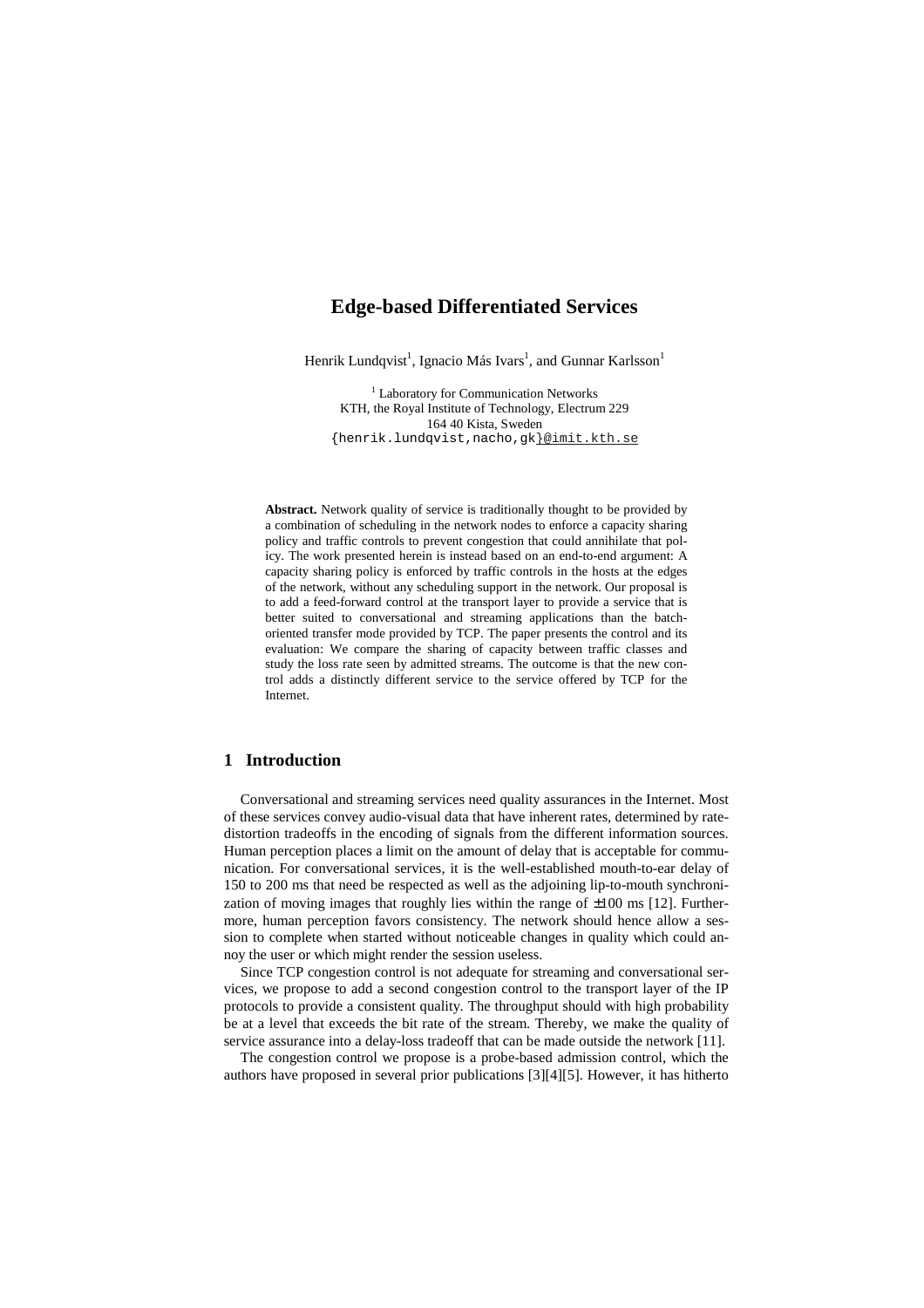been combined in the classical manner with network scheduling for providing isolation between traffic classes as well as between probes (flow establishment attempts) and ongoing flows. Section 2 in this paper describes how this probe-based admission control works and how it can be used to provide resource sharing with TCP along a network path without any differentiation in the network. The two controls are supposed to provide different types of services, and it is important to note that the two service classes have incomparable characteristics and can therefore not be judged better or worse in any general sense: Only for a given application can it be said that one or the other class is the best.

Section 3 contains a description of how FEC can be added to separate the loss requirement of the applications from the loss rate in the network, and how the parameters of the FEC and the admission control should be set. In Section 4 simulations are used to evaluate the scheme in terms of fairness and the provided quality. Finally, the conclusion of the evaluation of the proposal is given in Section 5.

The work presented herein is an extension and evaluation of the initial proposal presented in [1]. The proposal by Roberts and Oueslati-Boulahia for flow aware networking gives the rationales for the classification of traffic into a stream class and a batch class, and it gives the general properties of the classes [2]; the basic idea of providing two different classes that cannot be ranked in goodness is akin to the alternative best effort proposal by Hurley et alii [9]. The suggested implementations of these two proposals are however entirely network centric. Our proposal is the antithesis of the TCP friendly rate control of Floyd et alii [7] in the sense that we do not promote rate adaptation per stream, but allow streams to be inelastic, when admitted into the network; the probe-based admission control ensures that the aggregate of admitted streams is responsive to congestion in a way that is fair to TCP. There is a time-scale separation that need be recognized: TCP reacts fast to congestion but will also quickly capture capacity that becomes available, while the stream class will be slower to react both to congestion and to available capacity. So, the services provided by the TCP congestion control and the probe-based congestion control are clearly different.

#### **2 Probe-based Admission Control**

Probe-based admission control can be performed without any support from the network. A new flow can only be established after probing the path across the network to the receiver and determining that the network state is acceptable. A probe is a stream of packets that is sent at a constant rate, *RUDP*, which is equal to the peak rate of the variable-rate flow. The contents of the probe packets may be control data for the flow, such as encoding and flow parameters. The receiver may furthermore use the constant-rate probe-packet stream for clock synchronization and for allowing the jitter removal control system to settle into steady state. The details of the probe-based admission control are described in [4].

The receiver acknowledges received probe packets, which allows the sender to estimate the loss probability for the path, denoted by *p*. The important criterion is when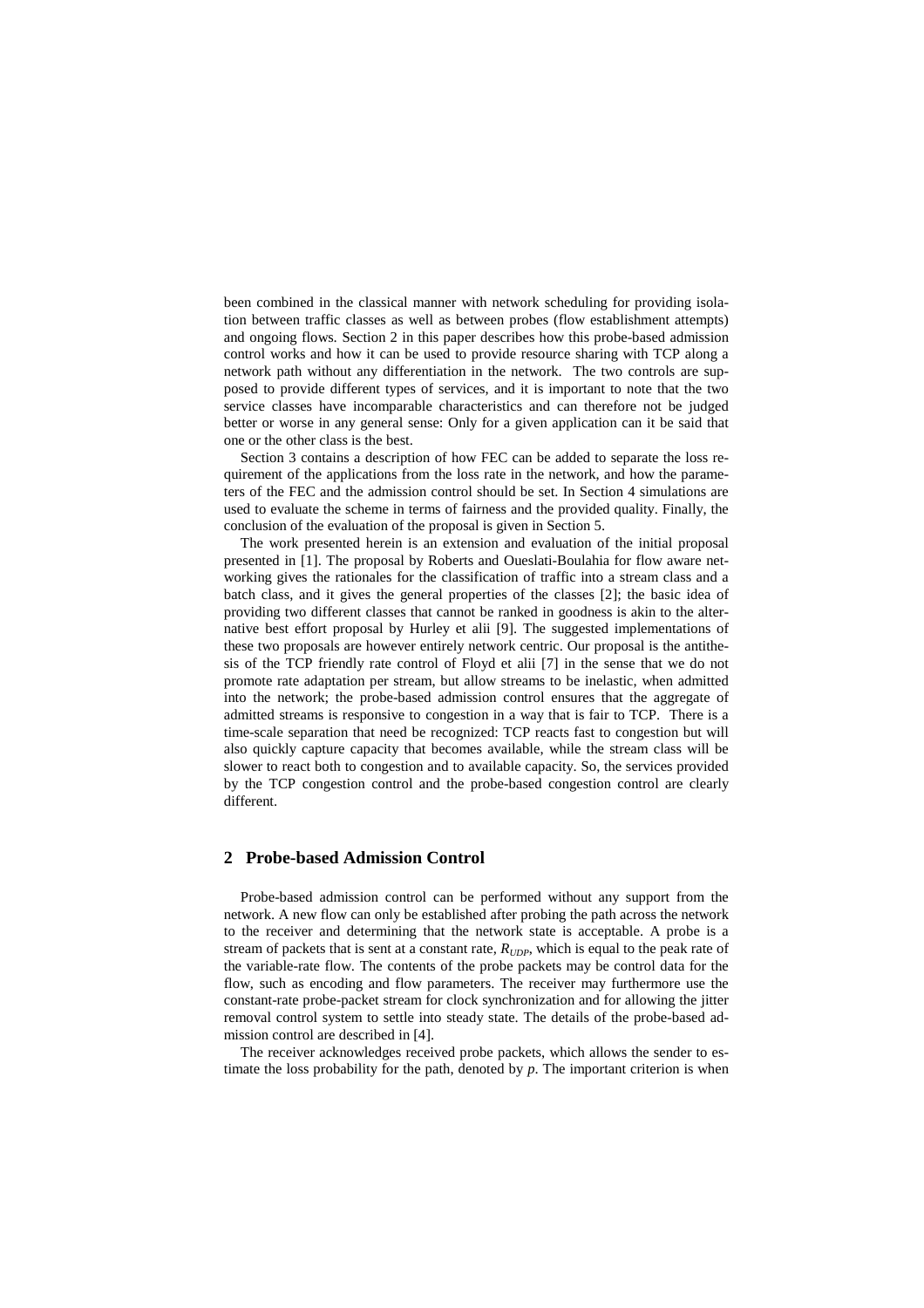to accept a flow. Our policy bases the decision on the estimation of an equivalent TCP sending rate:

$$
r_{rcp} = \frac{MSS}{RTT} \sqrt{\frac{C}{p}},
$$
\n(1)

where *C* is a constant related to the throughput of TCP, *RTT* is the round trip time and *MSS* is the maximum segment size, measured in bits. The constant *C* is often set to 1.5, but the exact value depends on details in the TCP parameters, such as whether delayed acknowledgements are used. In this context *C* can be used to tune the sharing between UDP and TCP, and it has been chosen to 1.0 in the simulations in this paper based on some experimental evaluation. The flow may be established when the probe rate is below the equivalent TCP rate,  $R_{UDP} < r_{TCP}$ , and rejected otherwise. (An admission policy based on comparing the probe loss to a fixed threshold is included in the evaluation of ref. [1].)

# **3 Parameter Setting**

In this section we investigate how the loss requirement of an application can be met when the loss rate in the network for an accepted flow would exceed the tolerance of the application. By using forward-error correction, it is possible to achieve a separation between the loss probability seen by the application and the loss probability of the network. We assume that the application has a certain requirement on the data rate, the maximum tolerable delay and loss. For example, an audiovisual application may use the rate-distortion and loss-distortion functions to determine the total distortion at a given loss probability and data rate. Depending on the desired quality, the data rate and the maximum loss requirement are determined. Using knowledge about the admission policy it is also possible to find good combinations of data rate and loss requirement, *preq*, for given distortion requirements.

The parameters of the error correction are set statically for a flow to values that give the highest chance of admittance while not being unfair to the TCP traffic. In order to achieve this we make use of the TCP throughput equation again. From (1) the loss probability,  $p_{eq}$ , that corresponds to a certain bit rate,  $R_{UDP}$ , can be found to be:

$$
p_{eq} = \frac{MSS^2C}{RTT^2R_{UDP}^2}
$$
 (2)

Equation (2) shows how the admission threshold for the probe based admission control can be set when the *MSS* and the *RTT* are already known. By comparing  $p_{eq}$ and *preq* we can deduce which one sets a lower requirement on the loss probability and use that as admission threshold. The only information required for this is the RTT and the MSS, which therefore must have been estimated beforehand, for example using ICMP echo requests and path-MTU discovery. As it turns out, measurement of the RTT may in fact not be necessary: In Section 4.6 we will introduce a compensation for the delay that will be used in the admission policy. It means that the parameters of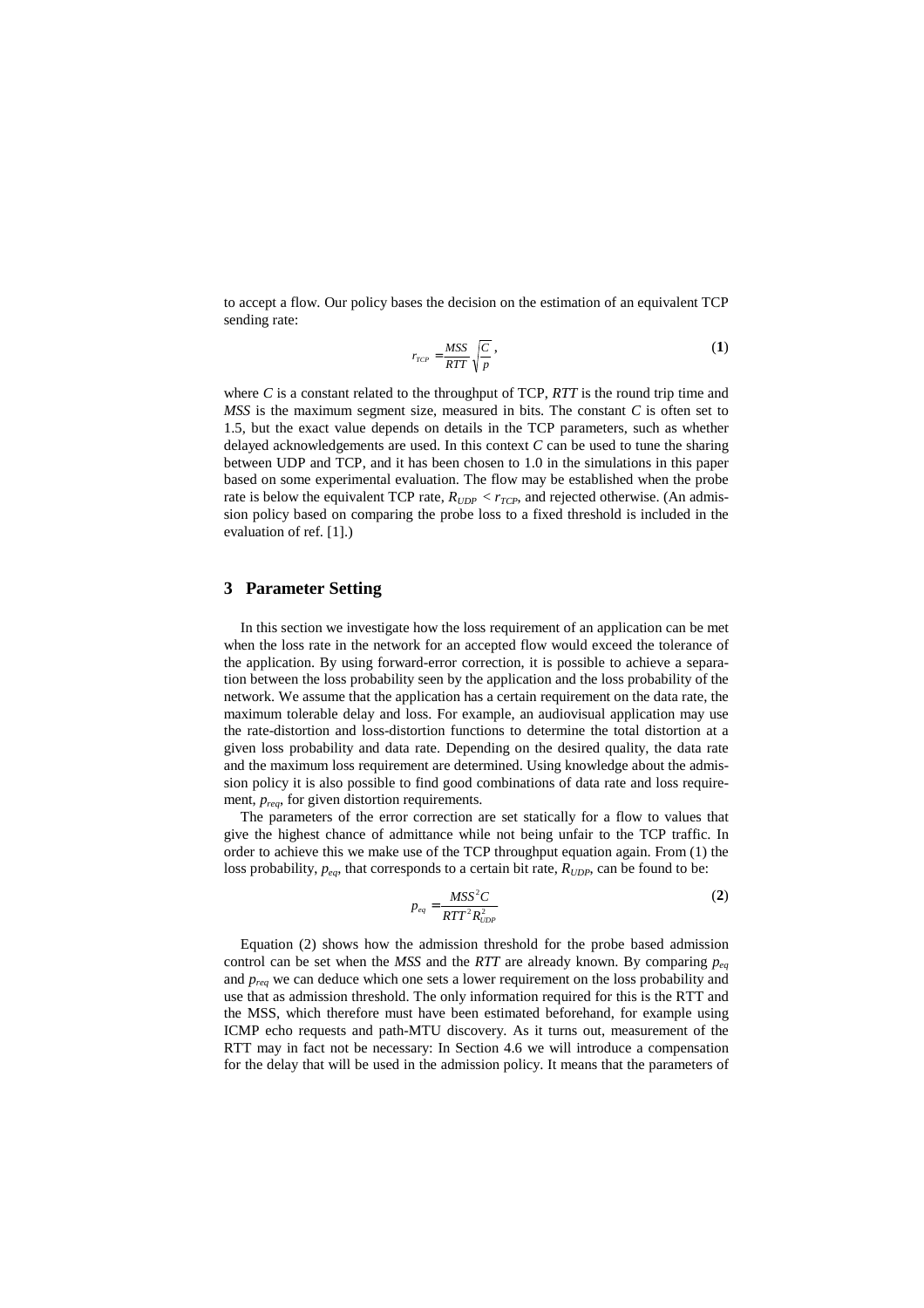the FEC will not depend on the RTT. For now, assume that the RTT and MSS are known, however.

The probe-based admission control can only give probabilistic guarantees about the quality of a flow, therefore it is important to include margins that ensures that the loss rate will be sufficiently good. In principle it would be desirable to have a guarantee that an admitted flow should experience a lower loss rate than the specification, with a given probability. However, since that depends on the future development of the loss rate and the length of the flow it is not feasible. A better solution is to ensure that the loss rate on the probed path does not exceed the required loss rate with a certain probability. We base the loss-probability estimate on the assumption that the measured loss is normally distributed for the probes, and use a 95 percent confidence level [3]. The assumption of normal distribution is motivated by central limit arguments, which are valid since we choose the probe long enough for the admission threshold. If FEC is not taken into account, the loss threshold for the admission process including margin can be written as:

$$
p_{\text{mag}} = p_{\text{req}} - z_R \sqrt{\frac{p_{\text{req}} (1 - p_{\text{req}})}{N_{\text{probe}}}} \,,\tag{3}
$$

where  $z_R$  is the R-percentile for a normal distribution and  $N_{probe}$  is the number of packets in the probe. The resulting *pmarg* will hence be significantly lower than the loss requirement *preq*. Without FEC the admission threshold would have to be set to the minimum of *pmarg* and *peq*.

To evaluate the gain of FEC the packet losses are assumed to be uncorrelated. Even though the real loss process is correlated the simulations will show that this assumption is sufficiently good for our purposes. We consider block codes, such as Reed-Solomon codes, with erasure decoding so that the number of recoverable losses per block is the same as the number of added redundant packets. The number of lost packets in a block is geometrically distributed and the loss rate after FEC can be calculated for a given block length of *N* data packets and *M* redundant packets:

$$
p_{\text{packetloss}} = \sum_{i=M+1}^{N+M} {N+M \choose i} p^{i} (1-p)^{N+M-i} \frac{i}{N+M}.
$$
 (4)

The last factor in (4) is the fraction of lost packets; it converts the block loss rate to packet loss rate. The block length is determined by the delay tolerance of the application as  $dR_{UDP}/P_{size}$ , where *d* is the delay and  $P_{size}$  is the size for UDP packets (we assume equal packet size).

After recovering losses with FEC the remaining loss rate from (4) should be lower than *preq* with 95 percent probability. Therefore the 95 percent confidence interval is added to the admission threshold level *peq*.

$$
p_{\text{FEC} \text{mag}} = p_{\text{eq}} + z_R \sqrt{\frac{p_{\text{eq}} (1 - p_{\text{eq}})}{N_{\text{probe}}}} \,. \tag{5}
$$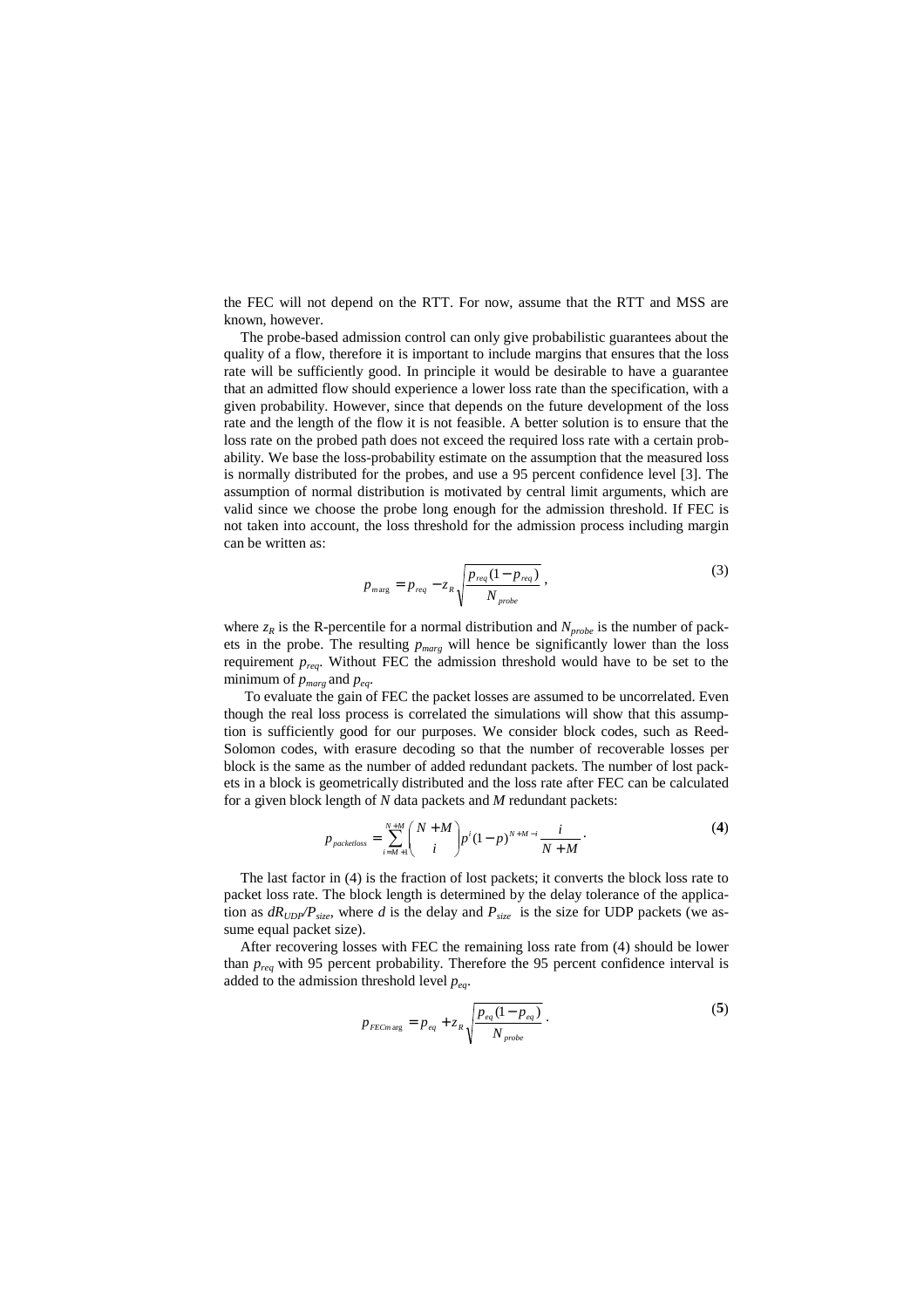

**Fig. 1.** When FEC is added the total rate is increased until it corresponds to a rate on the TCP throughput curve where the application requirement is met.

When  $p_{FECmarg}$  is used to determine the residual loss rate after FEC from (4), the probability that the actual loss rate is too high to provide low enough residual loss rate is lower than five percent.

The procedure for setting the amount of redundancy and the admission threshold is illustrated in Fig. 1. The source starts by using equation (2) to calculate the loss rate that corresponds to the peak data rate. If  $p_{eq}$  from (2) is higher than  $p_{marg}$  from (3), then the flow must use FEC. The source may first count on adding one redundant packet to each block; the corresponding increase in sending rate leads to a new value for *peq* which is calculated from (2). Using  $p_{eq}$  the loss rate including margin,  $p_{FECmarg}$ , is calculated from (5), and the packet loss rate after decoding can be calculated from (4). If this is higher than the loss requirement, another redundant packet is added and the calculations are repeated. This is iterated until the loss rate after decoding is lower than what the application demands. In Fig. 1 this means that the admission threshold  $p_{eq}$  will be on the TCP throughput curve and the angle of the arrow will be determined by the block length, i.e. the delay tolerance of the application.

# **4 Simulation Results**

All results presented in the paper are from simulations with NS-2. The experimental settings have been chosen to provide insight into the characteristics of the scheme without adding unnecessary complexity.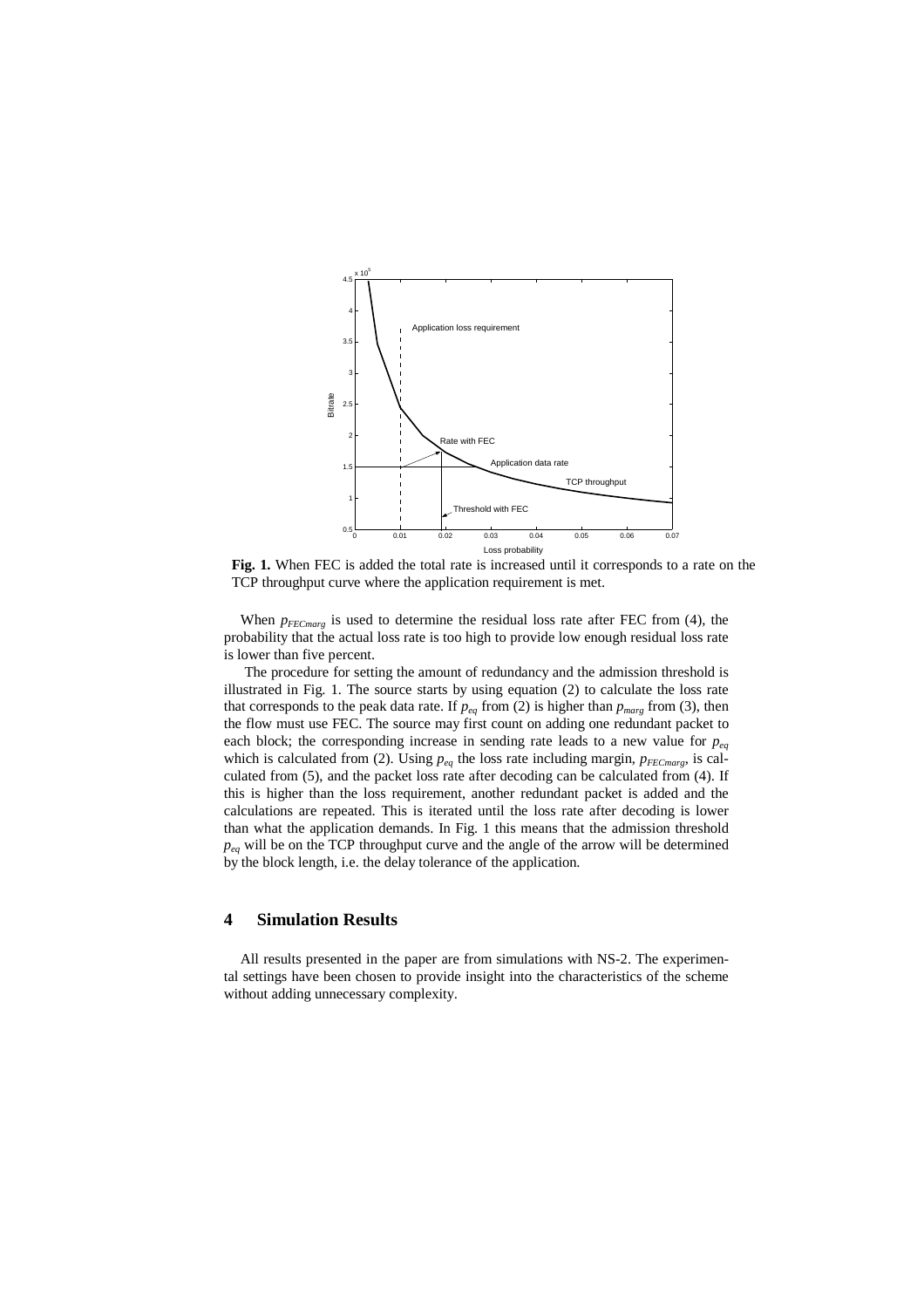# **4.1 TCP Fairness**

A first simulation experiment aims at evaluating the fairness between TCP and streaming UDP traffic. For this purpose a single bottleneck topology with a capacity of 20 Mb/s and a one-way propagation delay of 50 ms is simulated. The first traffic scenario consists of 30 long-lived TCP Newreno flows and a varying number of constant bit rate UDP flows. The UDP flows use a probe length of one second, have a loss requirement of one percent and a net throughput of 200 kb/s. Following the procedure described in Section 3, FEC is added with three redundant packets per 20 data packets, hence resulting in a 230 kb/s total rate. The UDP flows arrive as a Poisson process and have an exponentially distributed flow length with average 50 s. In Fig. 2 the expected throughput per flow for TCP and UDP is plotted as a function of the loss rate in the network with 95 percent confidence intervals indicated. The expected goodput per UDP flow is calculated as the net sending rate times the admission probability which decreases at high loss rates due to the high probability of blocking, whereas the TCP throughput for each flow is decreased as the congestion control reacts to the packet losses. Despite of these differences in mechanisms the result is that the expected throughput is similar for both traffic types. The main difference is that TCP gets a higher throughput when the load on the network is low, since TCP will be using up the extra capacity, whereas admitted UDP flows have no need to use a higher rate than the peak rate  $R_{UDP}$ .

Note that the sharing of TCP and UDP can be changed by modifying the parameter *C* in (1), for example a higher value for *C* results in lower blocking probability for



**Fig. 2.** The expected throughput of each TCP and UDP session decrease at similar rates as the number of UDP sessions increase. The decrease in expected UDP rate is due to higher blocking probability.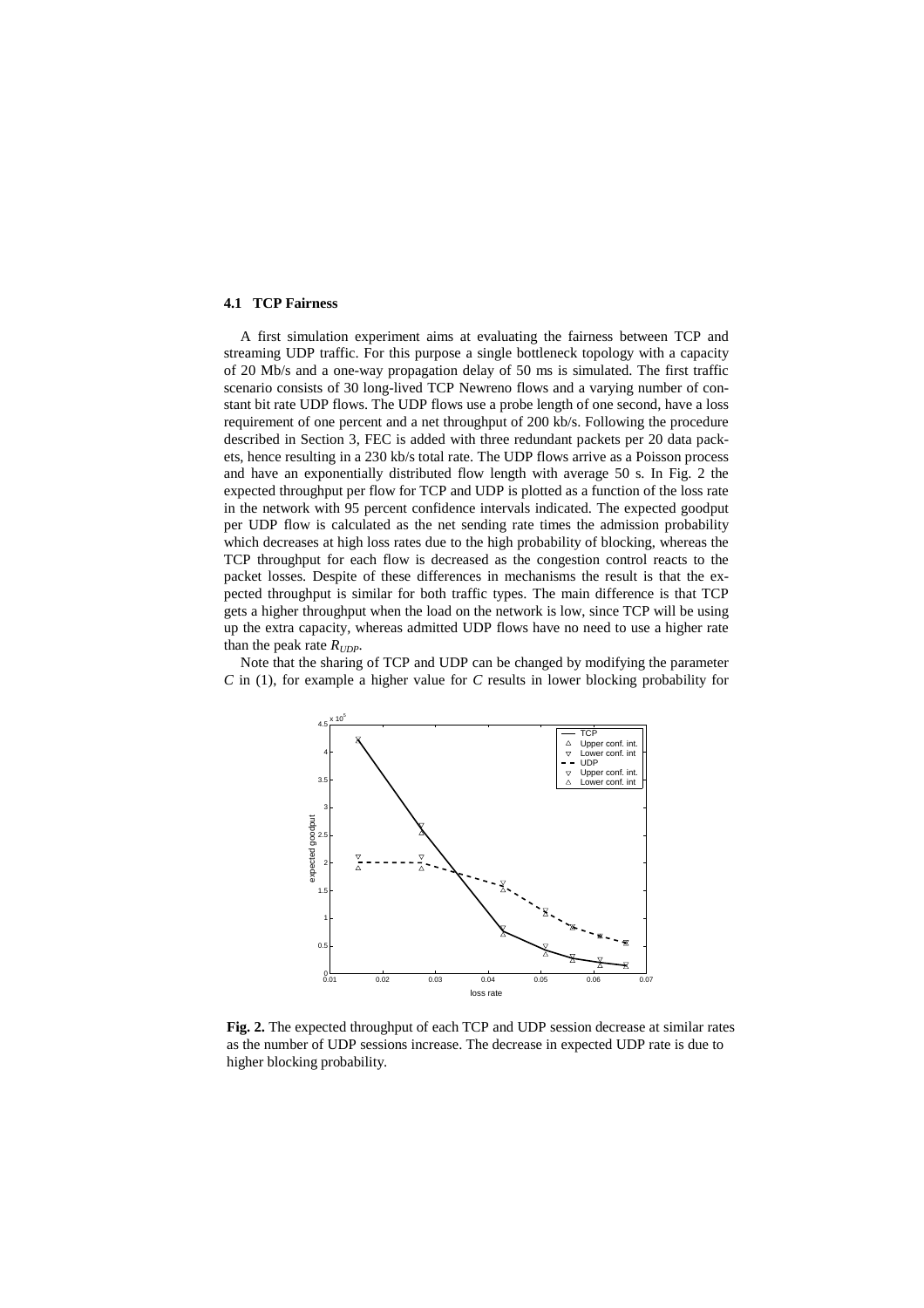UDP traffic. Note also that the sending rate for UDP is actually 15 percent higher when redundancy is included. It can also be seen from Fig. 2 that the shape of the curves are different, the TCP throughput is essentially convex as opposed to the expected UDP throughput, hence no perfect fairness can be defined. Furthermore, the sharing between UDP and TCP flows also depends on the traffic mix and the properties of the loss process [15]. Therefore, the targeted fairness between TCP and UDP should be such that neither of the services always gets a higher throughput over a wide range of parameters. Hence, for a specific application it should be favorable to use the intended service class.

# **4.2 FEC Gain**

To evaluate the effect of FEC we simulate a single link topology with different offered traffic loads and evaluate the loss rate with and without FEC. The scenario is essentially the same as in the first simulation with 30 TCP flows and an increasing number of UDP flows that can tolerate a packet loss rate of maximum one percent. The offered UDP load is varied from 25 percent to 300 percent of the link capacity by increasing the arrival rate of UDP flows, however, some of the flows will be rejected. Fig. 3 shows that the loss rate of the flows can be reduced so that they achieve a sufficient quality as long as the offered UDP load is not higher than 150 percent of the link capacity. Without FEC the loss rate would on average be higher than the acceptable level. To simplify the comparison of UDP with and without FEC there is no 95 percent confidence level here, otherwise an even higher load would be tolerable without causing too high loss for the applications. This also has the effect of changing the FEC



**Fig. 3.** The loss rate can be reduced to a level that is acceptable to the application by adding FEC. The curve with the highest loss rate is with FEC before decoding, i.e. the loss rate in the network, and the lowest is with FEC after decoding. Without FEC more sessions are rejected, hence the loss rate in the network is lower than with FEC.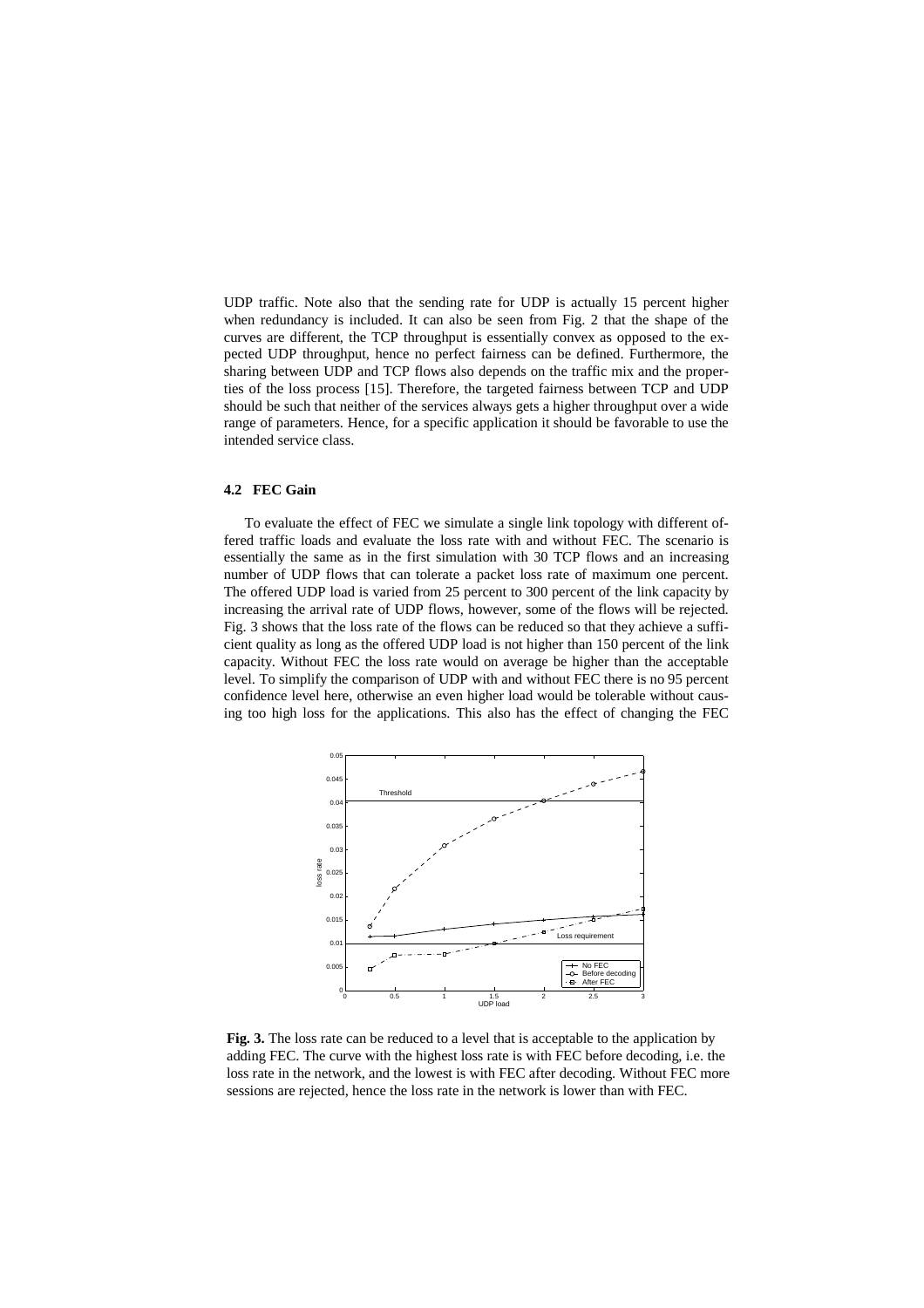parameters so that only 10 percent redundancy is added, rather than 15 in the previous section. With the 95 percent confidence level the problem is that the acceptance probability without FEC is very low. Fig. 3 also shows that at high load some flows will be admitted even though the loss rate is actually higher than the threshold, this is due to the estimation inaccuracy in the probing process. Note that the loss rate after FEC does not increase significantly between 50 and 100 percent offered UDP load. This is not an effect of simulation inaccuracy; the efficiency of FEC depends on the correlation of the loss process and the degree of multiplexing, which in turn depends on the traffic. As the share of UDP traffic increase at the expense of TCP the losses are less correlated and FEC becomes more efficient.

#### **4.3 Fairness between Applications with Different Requirements**

The choice of FEC parameters and threshold described in Section 3 does not only define the fairness between TCP and UDP flows. It also provides a way of defining fairness between real-time flows with differing requirements on loss rate, data rate and delay. The method described results in an admission threshold that determines the admission probability of a flow. To illustrate this, a traffic scenario with eight different UDP classes has been investigated. In Table 1 the rate, loss requirement and the FEC block length are given for the different classes. The FEC block length follows directly from the delay requirements of each application. Class 3 has the largest delay budget allocated for FEC in this example, the delay is 200 ms for a packet size of 188 bytes. From the three given parameters, the number of redundancy packets per block and the admission threshold are calculated. Note that due to the 95 percent confidence level, the threshold is lower than the required loss rate also for class 2 where no redundancy is added. The blocking probability for each of the classes is found from the simulation. As expected the blocking probability follows the admission thresholds so that the most demanding flows are least likely to be admitted. The last column in Table 1 shows the percentage of the admitted flows that experience a higher loss rate than their requirement. Clearly, almost all the flows get their required quality.

**Table 1.** Parameters and simulation results for UDP flows with differing requirements. Failed corresponds to admitted flows that get a higher loss probability than the requirement. The 95 percent confidence intervals are less than 3% for blocking rate and less than 1% for failed flows.

| Class          | Rate   | Loss     | <b>Block</b> | Thr. | Red.           | <b>Block</b> | Failed   |
|----------------|--------|----------|--------------|------|----------------|--------------|----------|
|                | (kb/s) | req. $%$ | lgth.        | %    | pkts           | prob. %      | %        |
| 0              | 500    | 0.5      | 40           | 0.8  |                | 98           |          |
|                | 500    | 2.0      |              | 1.4  |                | 80           |          |
| $\overline{2}$ | 300    | 0.5      | 10           | 1.8  | $\overline{2}$ | 55           |          |
| 3              | 300    | 0.5      | 40           | 2.2  | 3              | 29           | 0.4      |
| 4              | 300    | 2.0      | 10           | 2.1  |                | 34           | $\theta$ |
|                | 300    | 2.0      | 40           | 2.3  | $\overline{2}$ | 24           | $\Omega$ |
| 6              | 100    | 0.5      | 10           | 10.2 |                |              | 0.1      |
|                | 100    | 2.0      | 10           | 11.7 |                |              |          |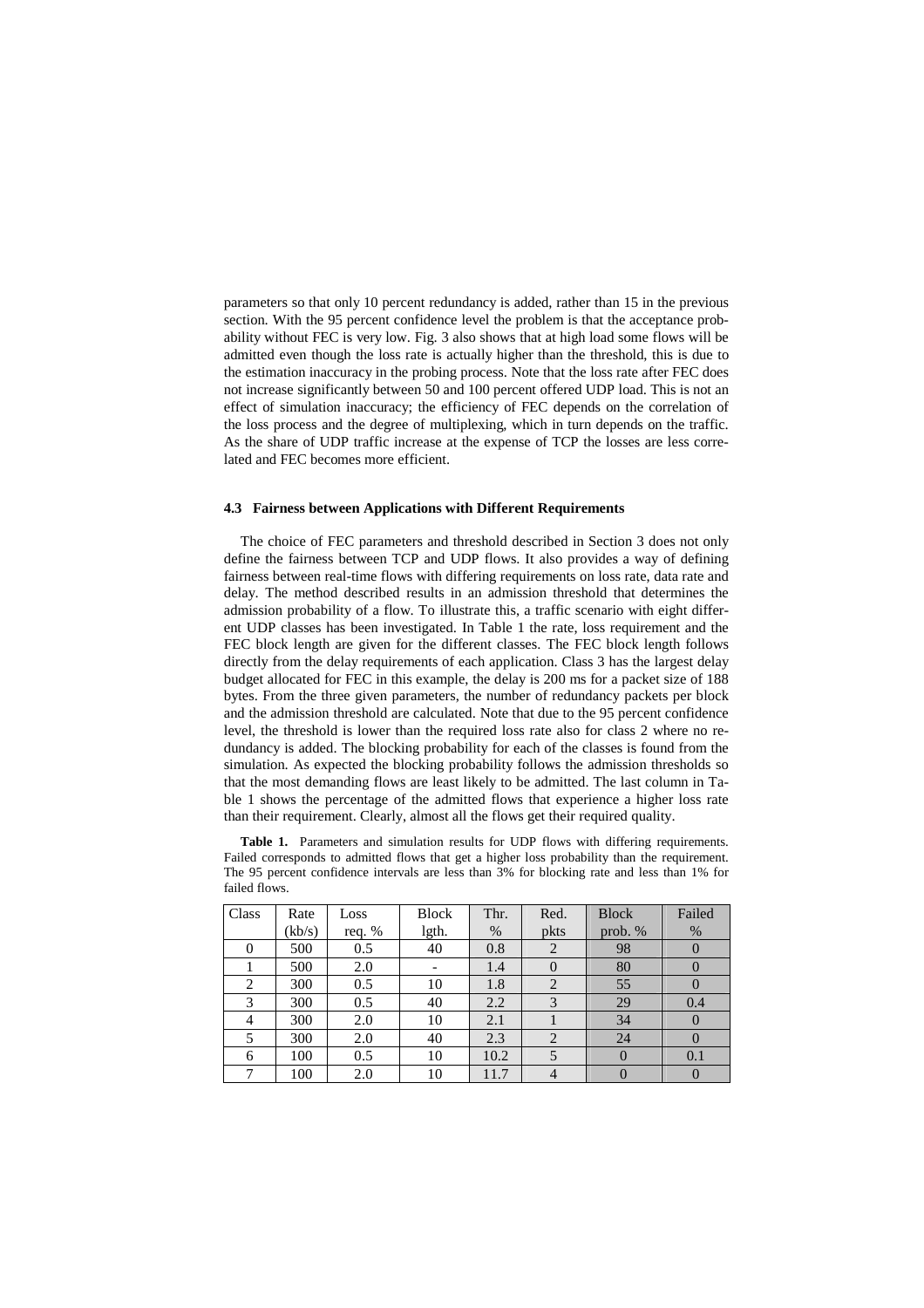

**Fig. 4.** The loss process has a very bursty behavior on short time scales and a probe length of at least one second is required to get a reasonable estimate of the loss rate.

### **4.4 Time Dynamics**

As has already been noted in previous sections, the properties of the loss process have an impact both on the TCP throughput and on the FEC efficiency. Furthermore, the time dynamics of the channel impacts both the estimation of the loss rate and how well the loss estimate of the probe works as a predictor for the loss rate during the flow. In Fig. 4 the loss process for a typical simulation has been plotted, measured as loss average over 50 ms, one and three seconds respectively. The simulated scenario is the same as in Section 4.1 with 30 UDP flows and an average offered UDP load of 20 Mb/s. The first observation is that the average time between loss epochs is around 0.5 seconds; this depends on both the RTTs of the TCP flows, the buffer size and the number of TCP flows. Hence the typical time between loss epochs can vary significantly in more heterogeneous scenarios, but a first conclusion is that a probe time shorter than one second is inappropriate. With a probe length of one second the loss estimate can vary significantly, as can be seen from the one second mean. The three second mean gives a better estimate of the long term loss rate in the network as can be seen from the smoother curve. However, the experienced probe loss is used to make a decision regarding the whole duration of the flow and it might not be meaningful to make a very accurate estimation of the momentary loss rate. For flows with a long life time it can be expected that the loss rate will vary due to fluctuations in the load. Hence, to limit the probing delay at the start of a new session it would be reasonable to choose a probe length between one and three seconds. Further investigations of the effect of probe length and session length can be found in [15].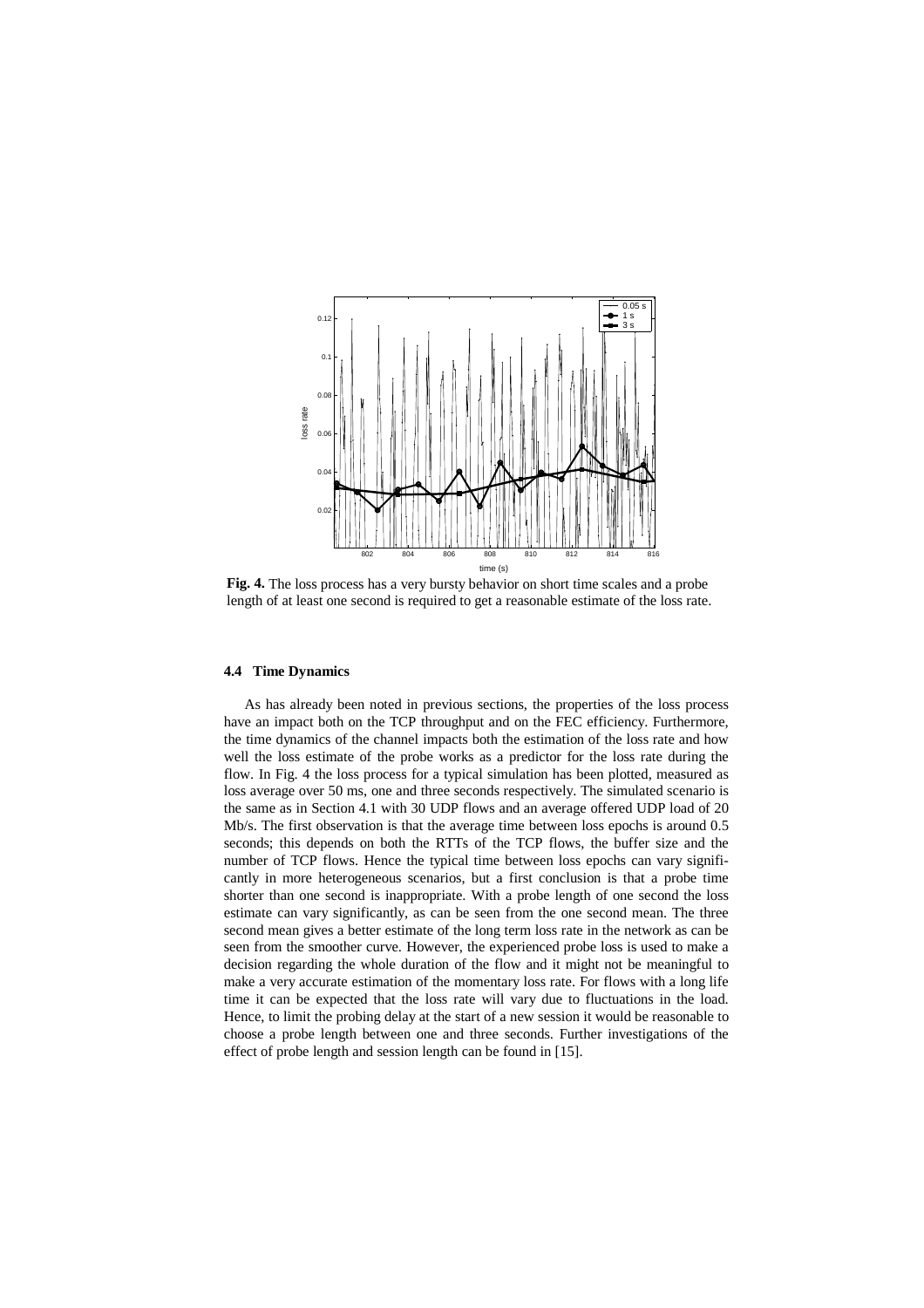#### **4.5 The Importance of Delay**

One objective of the service differentiation is that the chances of getting a flow accepted should mainly depend on the desired rate and loss levels of the application and on the loss rate of the path. To evaluate this we use a topology with two bottlenecks where the capacity of the links is 20 Mb/s. Although it is not a complex network, it serves the purpose of illustrating the service differentiation in a more realistic way than a 'dumb-bell' topology. The traffic in the network consists of combinations of long-lived TCP flows and TCP controlled smaller file transfers (mice).

To investigate the effect of the delay we consider a topology with six different paths: P1-P6. Paths P1 and P2 both have two bottleneck links, the difference between them is that P1 has a one-way propagation delay of 50 ms and P2 has 100 ms. The first bottleneck of P1 and P2 is shared with P3 and P5, whereas the second bottleneck is shared with P4 and P6. P3 and P4 both have a one-way propagation delay of 50 ms while P5 and P6 have 100 ms. On each of the six paths there are ten persistent TCP flows, and on the paths P3 to P6 there are TCP mice contributing 0.5 Mb/s on each of the paths. The offered UDP load corresponds to four Mb/s per path, or equivalently to a total of 40 percent of the link capacity, consisting of flows of 200 kb/s with a loss requirement of one percent. The results in Table 2 reveals that the blocking rate is higher for the path with longer delay but lower loss rate, than for the path with two bottlenecks and low delay. This is due to the comparison with TCP, since TCP throughput depends heavily on the RTT. With a delay of 50 ms the UDP source can add 3 redundancy packets to a block of 20 data packets and get a resulting admission threshold of 4 %. The paths that experience a 100 ms one-way delay can only add one redundant packet and get an admission threshold of 1.2 %. This is an undesirable effect that follows from the definition of fairness by comparison with TCP. This can be seen from the fact that the throughput of the TCP flows and the blocking probability of UDP on the different paths follow the same pattern. For TCP the effect is a consequence of the window based congestion control, and should not necessarily be considered as a problem. However, feed-forward admission control does not have the same issues regarding stability as the feedback congestion control of TCP, therefore the effect is inappropriate for UDP.

|                            | P1, 50 ms  | P <sub>2</sub> , 100 ms | P3/P4, 50ms | P5/P6, 100ms |
|----------------------------|------------|-------------------------|-------------|--------------|
| Blocking prob-<br>ability  | 4 %        | 100 %                   | $0\%$       | 30 %         |
| Path loss                  | 2.5 %      |                         | 1.1 %       | 1.1 %        |
| Loss rate (after<br>FEC)   | 2.3 %      |                         | $0\%$       | $0\%$        |
| TCP throughput<br>per flow | $380$ kb/s | $180$ kb/s              | 590 kb/s    | $250$ kb/s   |

**Table 2.** The results for paths with different delays show that the UDP flows are not affected by the delay. The 95 percent confidence intervals are smaller than 3% for the blocking rate, 0.05% for the path loss, 1% for failed flows and less than 10 kb/s for the TCP throughput.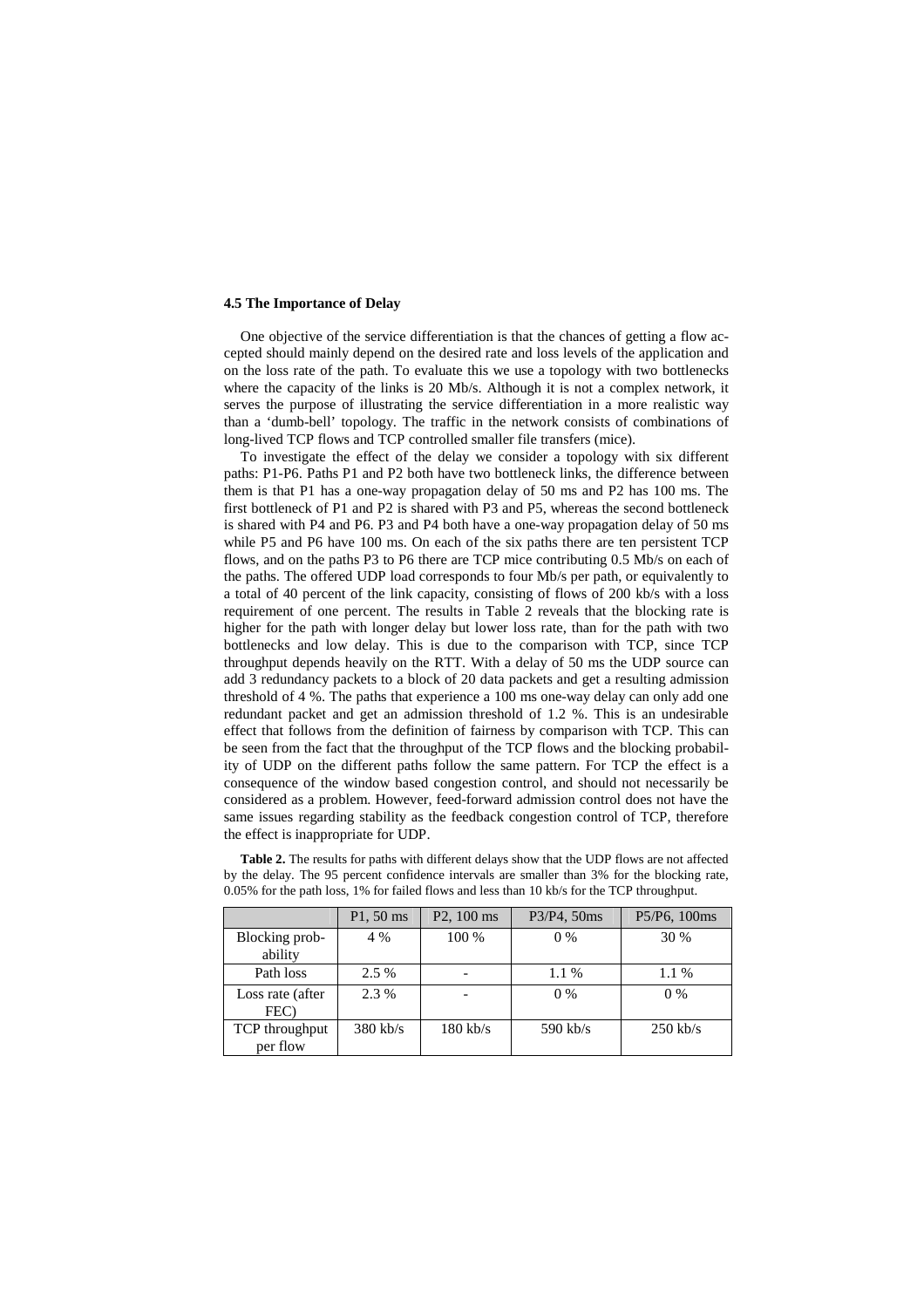#### **4.6 Delay Compensation**

To avoid the undesirable RTT dependence we can consider a hypothetical TCP flow using segment sizes proportional to the round-trip delay. This would cancel the RTT dependence in the TCP throughput equation (1). Of course, if we modify the admission threshold accordingly, there is no guarantee that the policy is fair to TCP anymore. As could be seen in Section 4.1 it is not possible to guarantee perfect fairness between TCP and UDP, therefore it makes sense not to let the TCP comparison impair the fairness criterion between different UDP flows.

With this modification, equation (2) would change to

$$
p_{eq} = \frac{T}{R_{\text{UDP}}^2},\tag{6}
$$

where *T* is a constant. For example, if we would use a hypothetical segment size of 500 bytes for the path with 50 ms one-way delay and 1000 bytes for the path with oneway delay 100 ms, T would be equal to  $1.6x10^9$ . With this modification the service received by UDP sessions does not depend on the RTT [15].

This new admission policy is independent of the RTT and the MSS of TCP. Therefore, there is no need to estimate the RTT before choosing the FEC parameters, as mentioned in the Section 3.

There are of course other possible criteria that can be used, which do not have to be related to TCP fairness at all. In that case the admission threshold does not have to be inversely proportional to the square of the sending rate.

# **5 Conclusions**

We have presented an entirely edge-based scheme for providing service differentiation to streaming and elastic traffic. Probe-based admission control is used to make streaming traffic TCP friendly without a need for per-flow rate control. Even though the two traffic controls work on different time scales simulations show that there is a reasonable fairness between TCP and streaming traffic. Furthermore, we address two problems with TCP fairness: The loss rate in the network may not be acceptable to the application at equilibrium and the TCP fairness depends on parameters that are not relevant to the streaming traffic.

The first of these problems is addressed by FEC, which is added in a way that does not discriminate against TCP traffic.

The second problem is addressed by modifying the admission policy not to take the round-trip time into account, but still to maintain TCP fairness on the average. Since the policies not only define fairness between TCP and UDP, but also between UDP flows with differing requirements, it is important to use a policy that is not too closely tied to the TCP throughput equation when it impairs the fairness between UDP flows.

In our future work we intend to analyze and optimize the parameters of the probing process to further improve the stability, fairness and isolation between flows. Fur